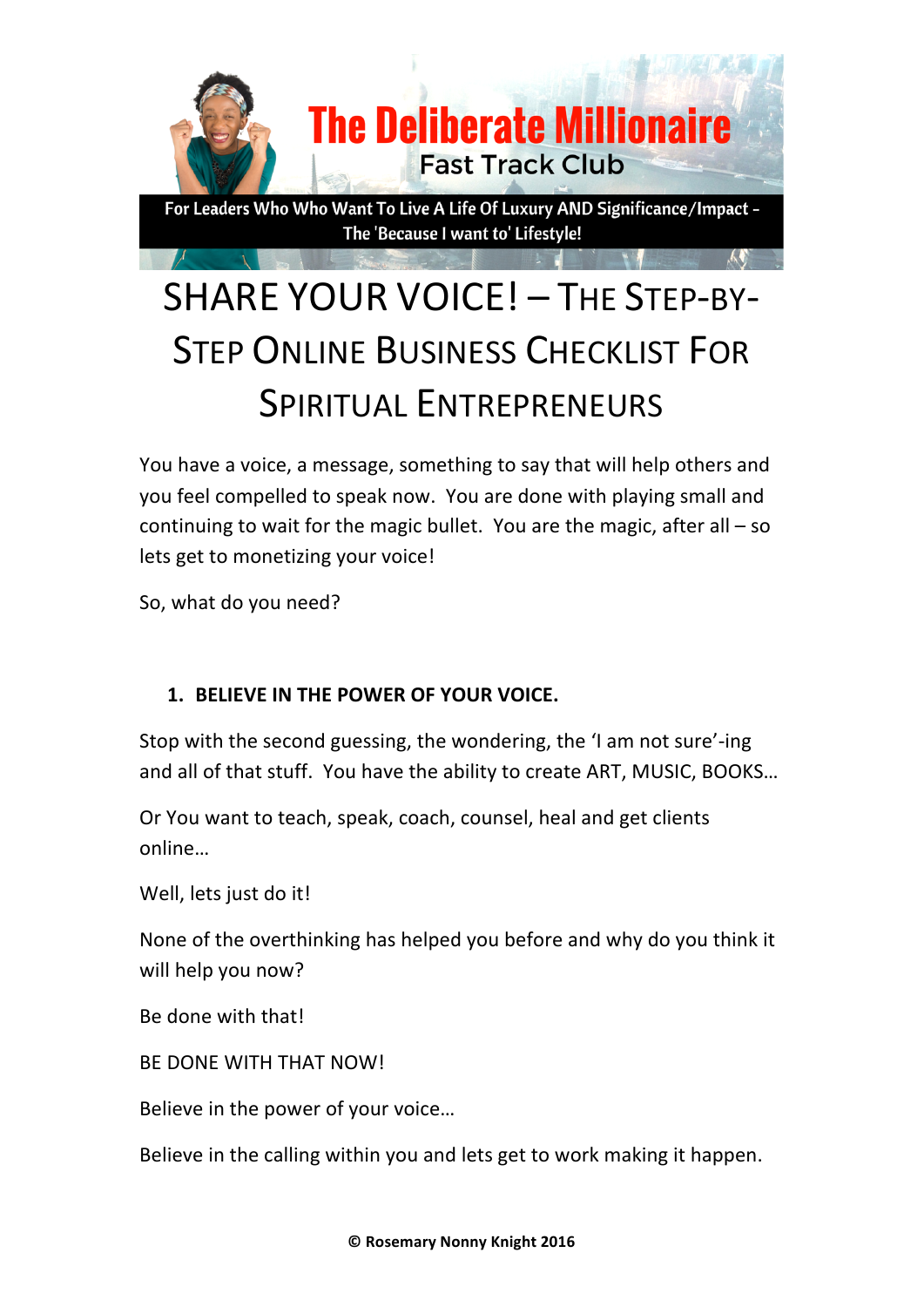

# **2. DECIDE HOW YOU WANT TO SERVE PEOPLE**

Do you want coaching programs that you deliver on or offline?

Do you want to run a mastermind or retreat or event?

Do you want one on one clients?

Do you just want people to buy your music, art, books?

Do you want to teach people to create art, music, books?

Or maybe a combination of everything?

To get your first \$500 online, just pick one idea and determine to promote that until you are making money with it.

Give it a results based name, if necessary  $-$  The 'Drop A Dress Size On 10 Days' Coaching program

Decide how you want to deliver it

Of course, you cannot do this with a book, art, music  $-$  It already has a name!

## **3. SET UP A PAYPAL BUTTON**

Decide how much you want to sell your thing at...

Set up free business account with paypal and set up a button (Look under tools in the top bar)

Have it to hand for when people enquire and are ready to move. Send it to them fast before they overthink things. You are the leader in this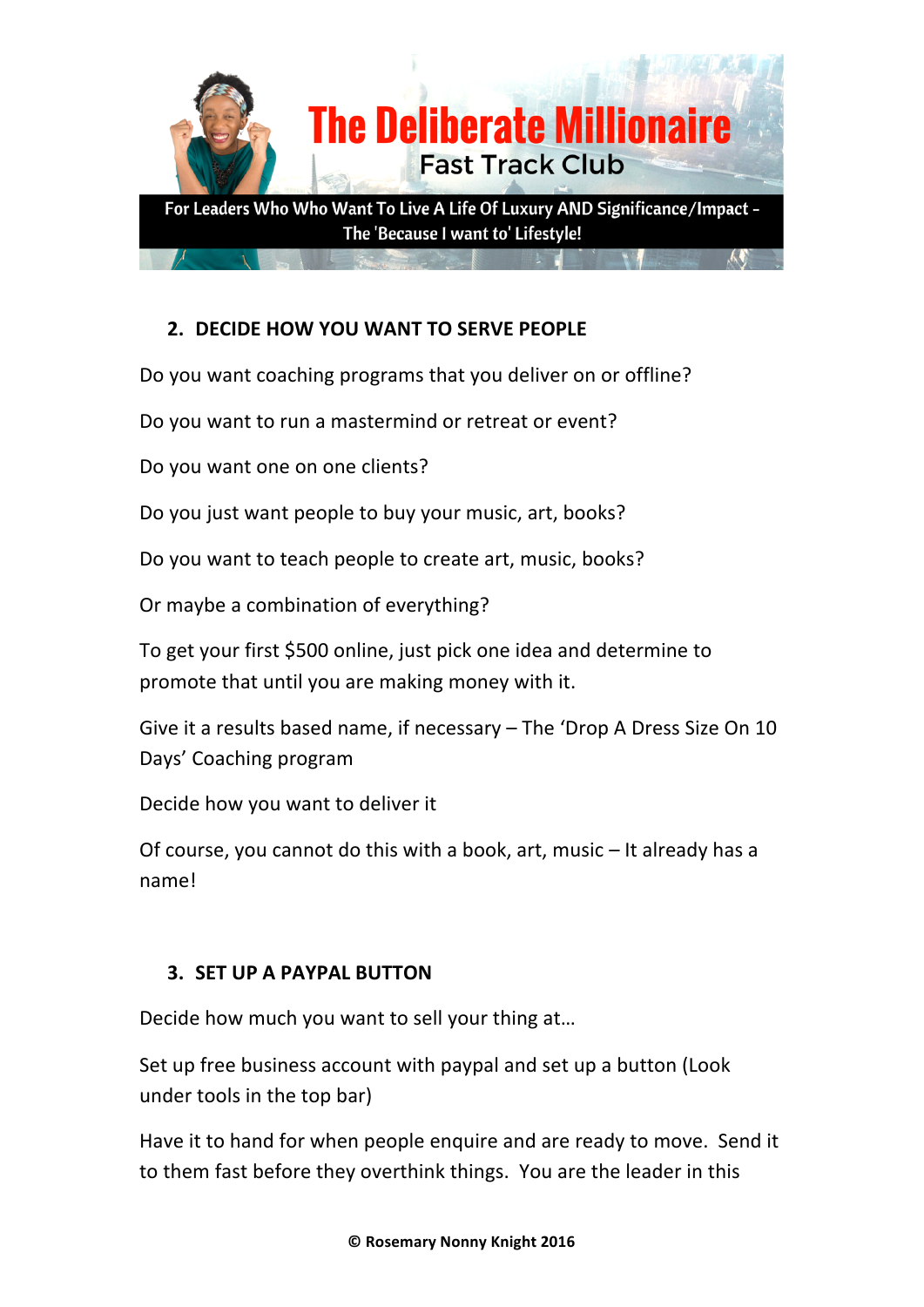

relationship – LEAD YOUR PEOPLE TO THE SALE! Believe in the power of what you have!

## **4. SET UP FACEBOOK PAGE (IF YOU DON'T HAVE ONE ALREADY)**

Give it your name.

Put a great profile pic in there  $-$  YOUR FACE!

Design a great cover photo that feels good enough to you  $-$  Use http://fiverr.com if you don't want to do it yourself or use canva.com if you do.

Create 5 social media quote images using canva.com and schedule them in for the day on your page. DO THIS DAILY!

Do a livestream telling people what your business is about and who you are. Maybe no one will come but start as you mean to go on! DO THIS DAILY to build up community. Talk about whatever you want to talk about.

#### **5. SET UP FACEBOOK PAGE LIKE ADVERT**

Use the adverts manager preferably.

Start with a \$5 budget

Write 2 ads at \$5 a day budget and start building your page this way...

Remember these are people so try to get them engaging with you and your quote images as soon as possible.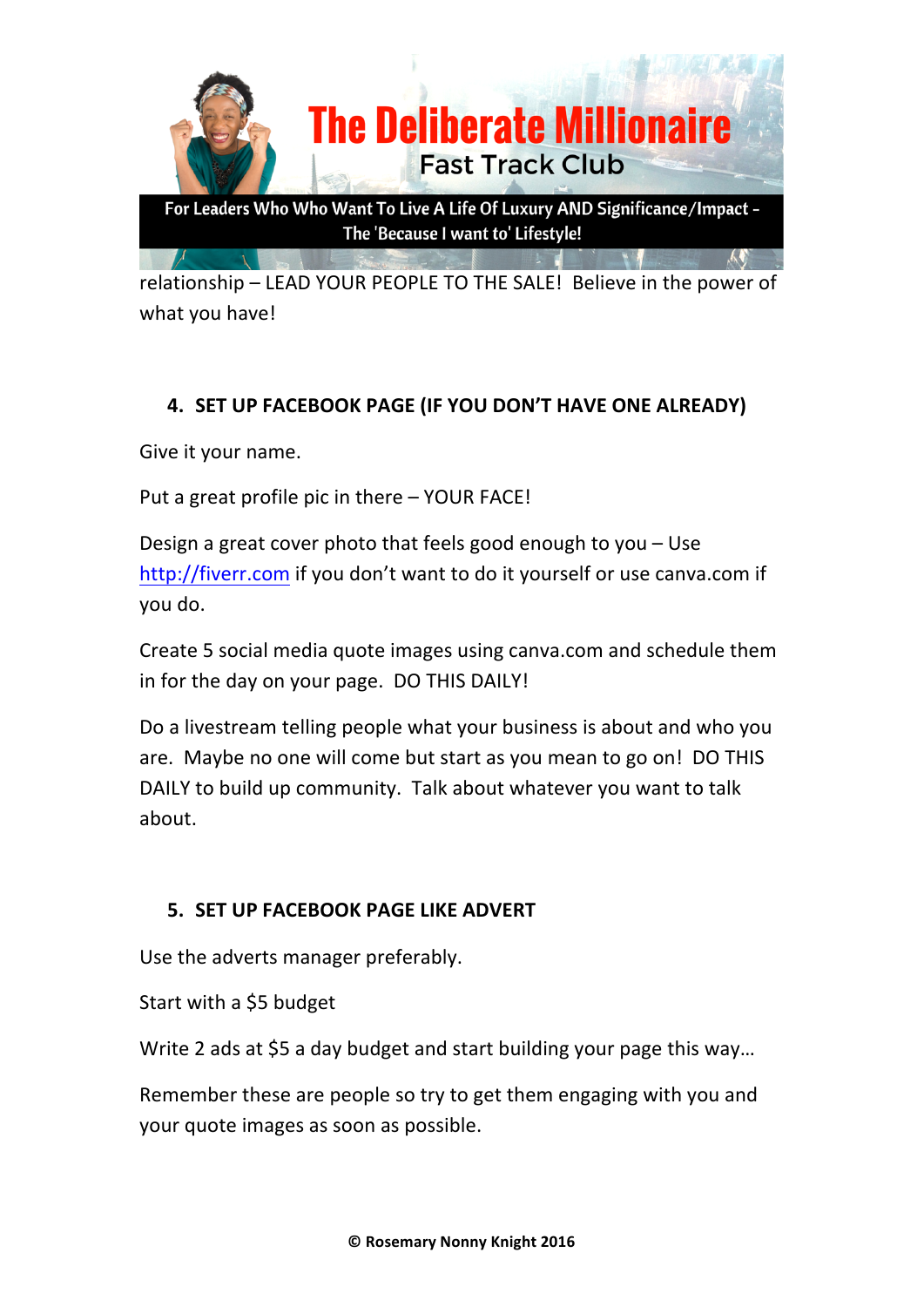

Leave the ads running for a day and see which one seems to be working best…

If no clear winner, leave it again until one seems to be doing better...

Stop the poorly performing one and start another one to run against the winning one...

Try to get those likes for 20c or less

Keep doing this until you do.

Test, tweak, test some more!

# **6. EVERY DAY, WRITE A SHORT BLOG POST OR DELIVER A 60-90SEC VIDEO**

Now, you may be very prolific and want to write long epistles like I do or do the really long videos...

Yes, do that because it will build community but also, deliberately write short posts of 300 words or less (videos of 90seconds or less) that entice people to send you a message to enquire about your program or art.

If books or music, I would just write a post that has a link to where they can purchase it at the end. There is no need for people to message you about it, if they can just consume it without any input from you.

Upload the post and then set up a  $$1$  advert to promote it JUST TO PEOPLE WHO LIKE YOUR PAGE.

Make sure the post has a call to action at the end telling them CLEARLY To send you a message to find out more.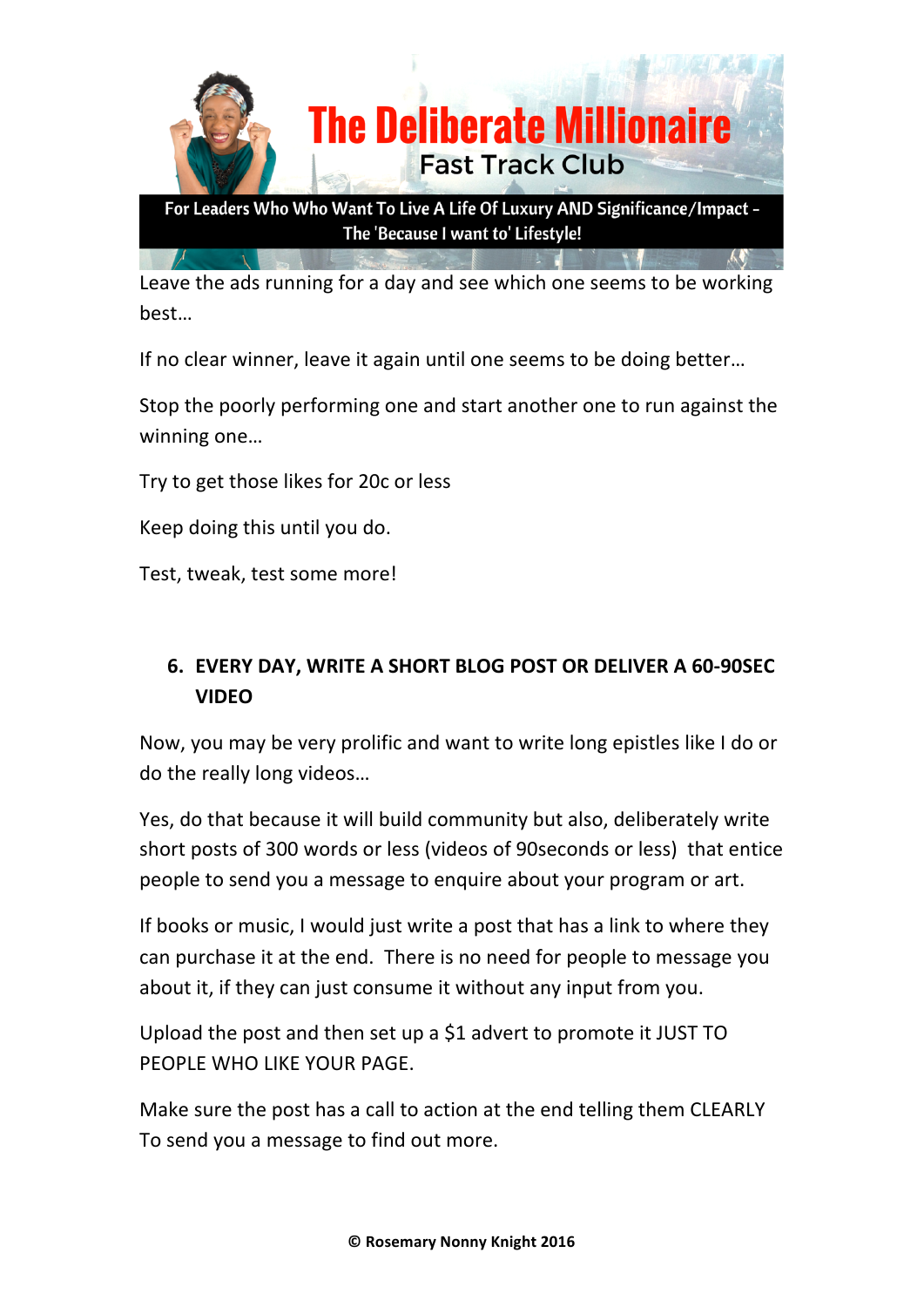

# **7. TEST, TWEAK, TEST, TWEAK**

Most of your results will be found in testing and tweaking!

There is no magic, except to keep showing up and keep communicating with your growing audience, keep capturing them to your page, keep selling them something!

# *THE 3Cs – Communicate, Capture, Close*

When they send you a private message, offer to jump on the phone with them if it is for a high ticket item (You decide if it is high ticket or not  $$ your best conversion will come on the phone with them.)  $-$  Ask them what they want, why they want it, what gets in the way of them getting it and how you can help them get there. As soon as they say yes, send over the paypal link! And then keep following up until they buy from you.

OR you can talk back and forth with them over messenger and then send them over that paypal link.

Again, keep testing and tweaking to see which close works better for you.

Follow those intuitive nudges and don't feel you have to stick to a particular way fo doing things every single time  $-$  you are a creative person after all so allow your personality to shine through!